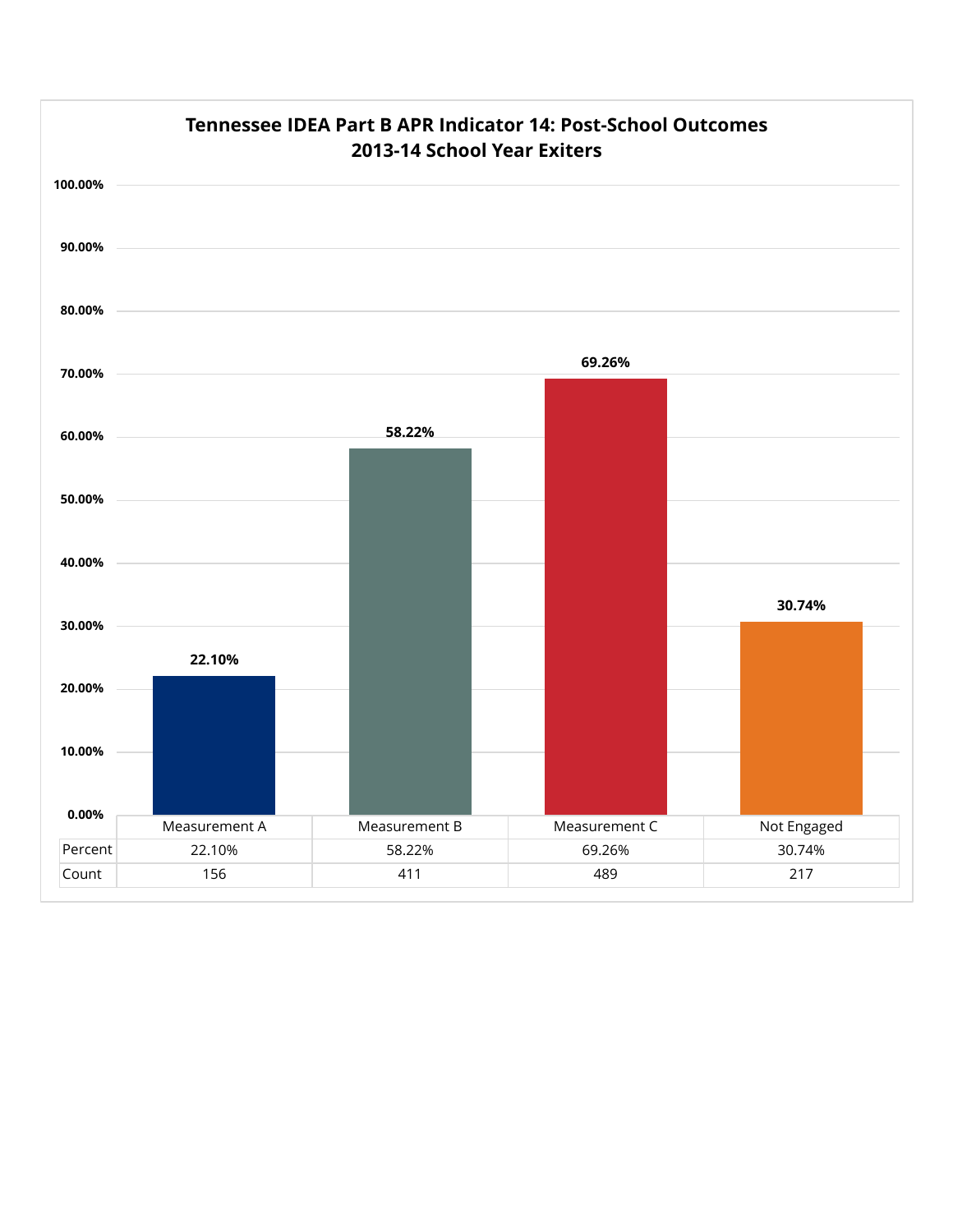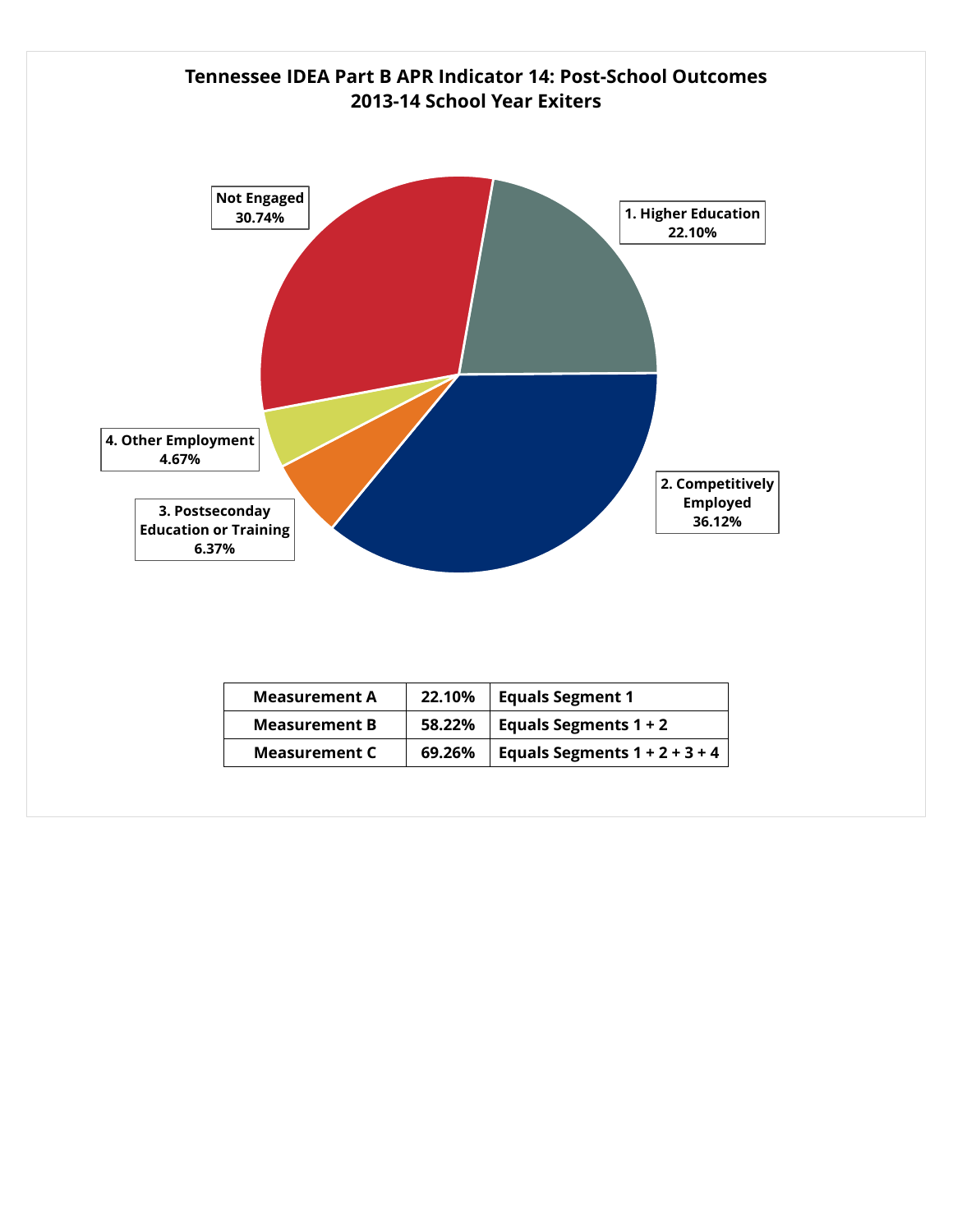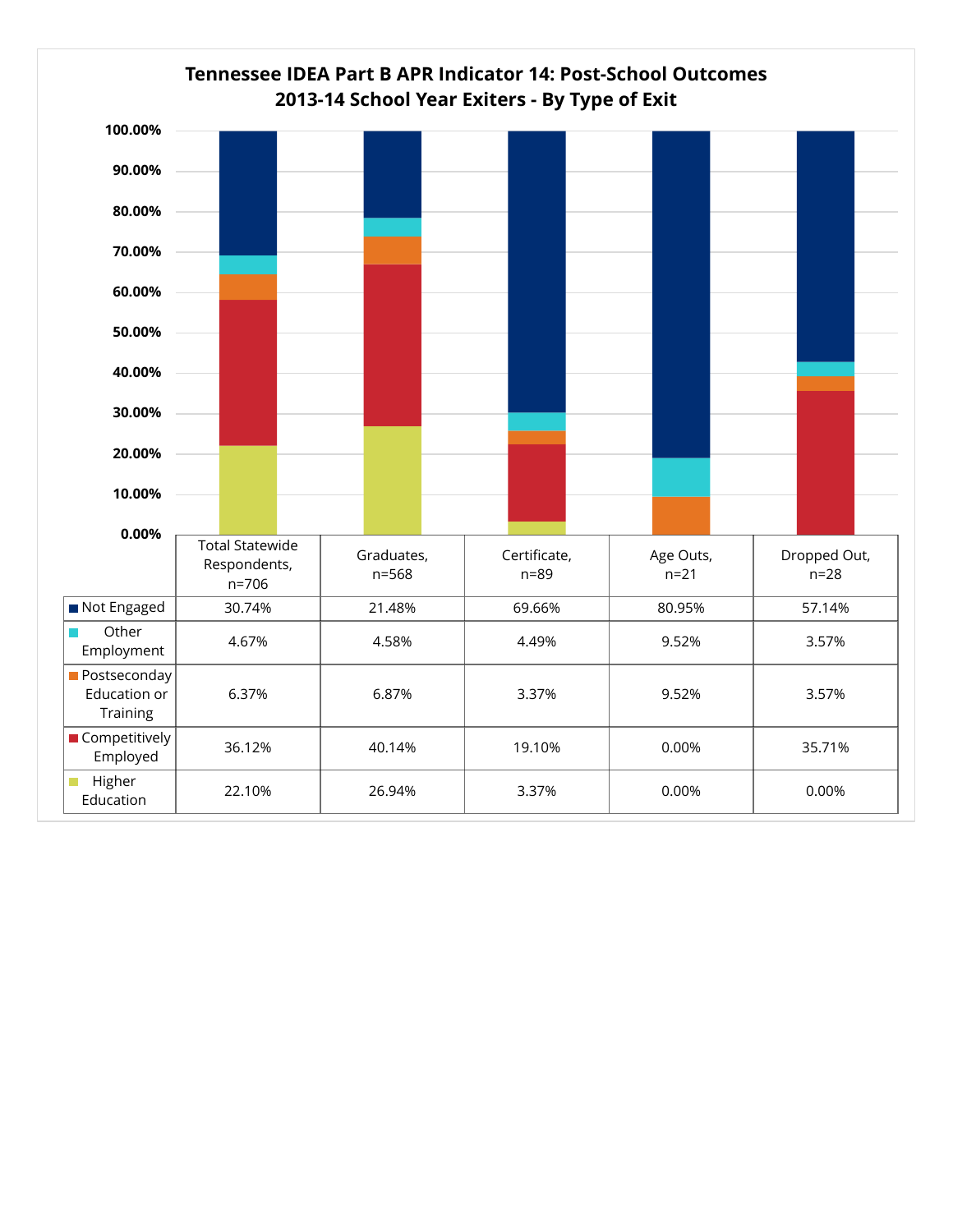## **Tennessee IDEA Part B APR Indicator 14: Post-School Outcomes 2013-14 School Year Exiters - By Disability**

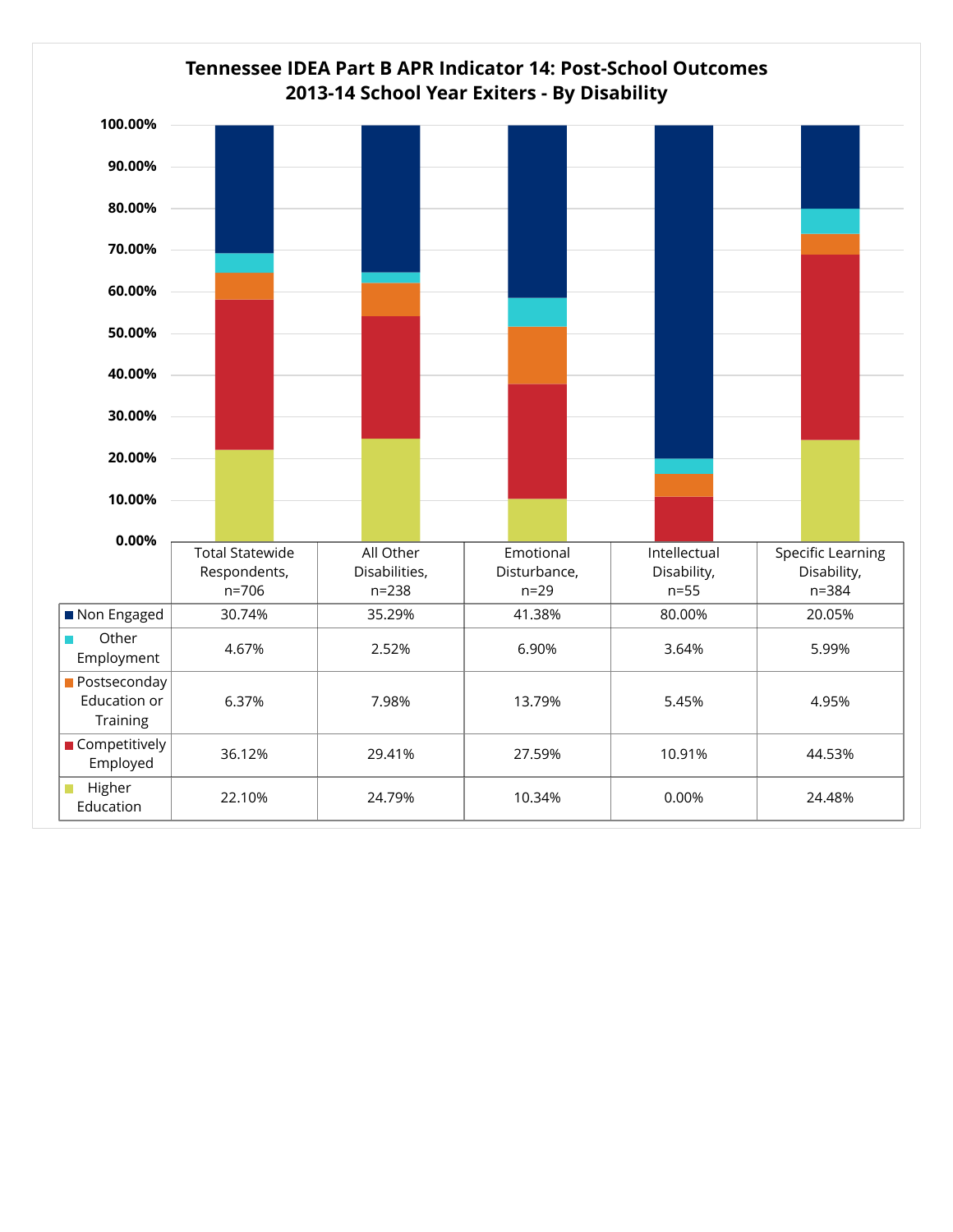## **Tennessee IDEA Part B APR Indicator 14: Post-School Outcomes 2013-14 School Year Exiters - By Race/Ethnicity**